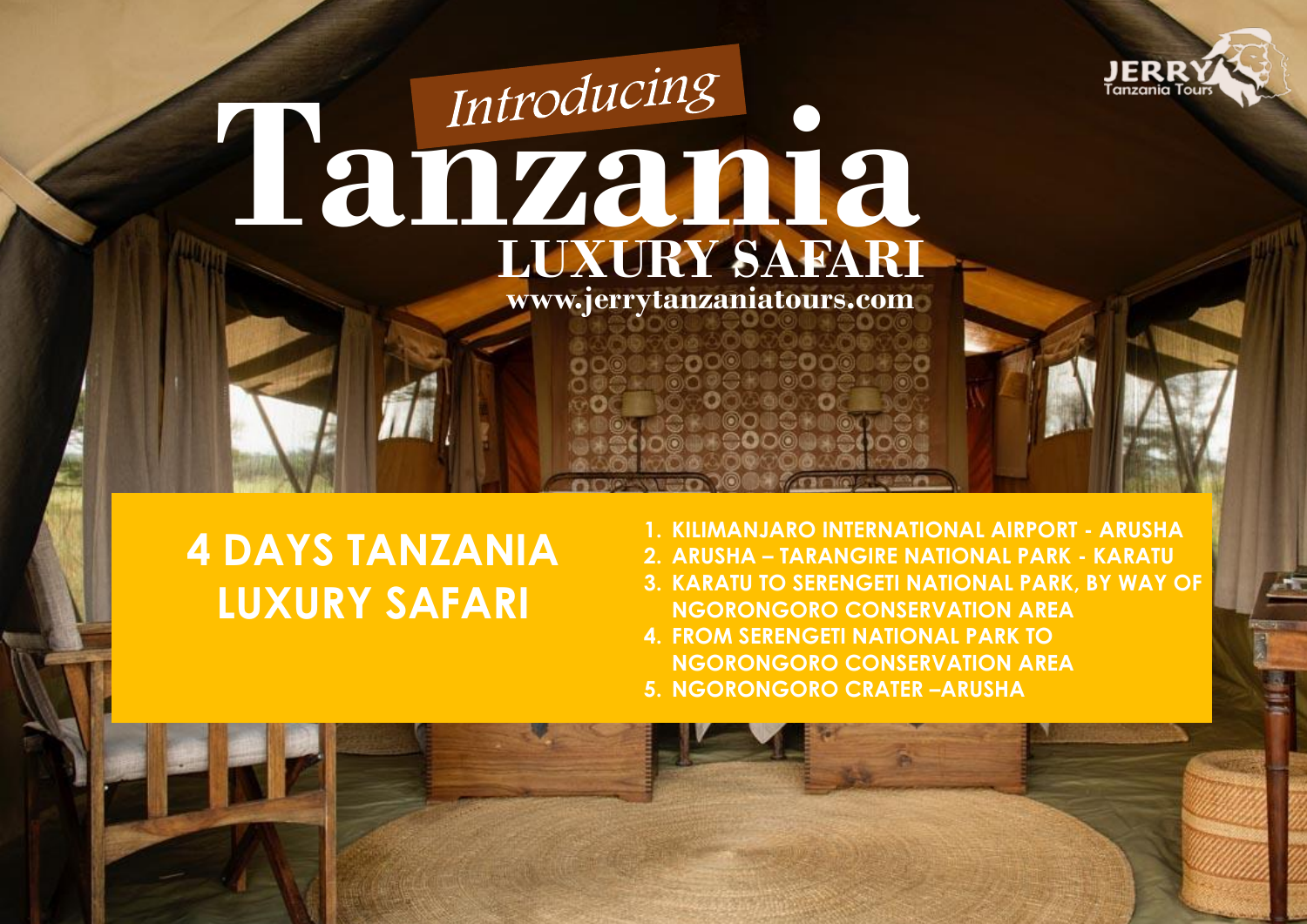

#### **TOUR HIGHLIGHTS:**

With mighty Tarangire first on your list, world-renowned Serengeti sandwiched in between and gorgeous Ngorongoro Conservation Area with its incomparable crater as your finale, this four-day safari around Tanzania's beautiful Northern Circuit will provide a fabulous insight into the incredible landscapes and wildlife of the country.

## **DAY 1: KILIMANJARO INTERNATIONAL AIRPORT TO ARUSHA**

A staff member of Jerry Tanzania Tours will pick you up from the Kilimanjaro International Airport (JRO). From here you will be driven to your hotel in Arusha and briefed on your forthcoming safari. Enjoy a restful night before beginning your adventure tomorrow!

#### **ACCOMMODATION: Gran Meliá Arusha**

## **DAY 2: ARUSHA – TARANGIRE NATIONAL PARK – KARATU**

You'll depart from Arusha after breakfast for the approximately two-hour journey to Tarangire National Park. Along the way, your eyes will be opened to all the colours and character of Tanzania: perhaps some Maasai herdsmen driving their flocks of goats to new pastures. You'll get to know your driver-guide, amazed at his depth of knowledge as he effortlessly answers all your questions. Once you've entered Tarangire, you'll begin your game drive across a rich vista of endless golden savannah that surrounds the Tarangire River. Tarangire is huge. As you stand at the park gate and look south, it stretches as far as the eye can see. Known as the 'Elephant Playground,' this spectacular park contains largest population of these mighty mammals. But Tarangire is also home to buffalo, lion, gnu, zebra and gazelle and the park can rival Serengeti for sheer animal densities. What might you see today? Perhaps a solitary male lion stretched out beneath a tree, perhaps a trio of male cheetah enjoying some lazy bonding-time in the sun. Maybe some graceful Grant's gazelle or zebra bounding away from the road or a couple of giraffes munching happily from the choicest acacia branches. For Tarangire specialties, look out for kudu and oryx.

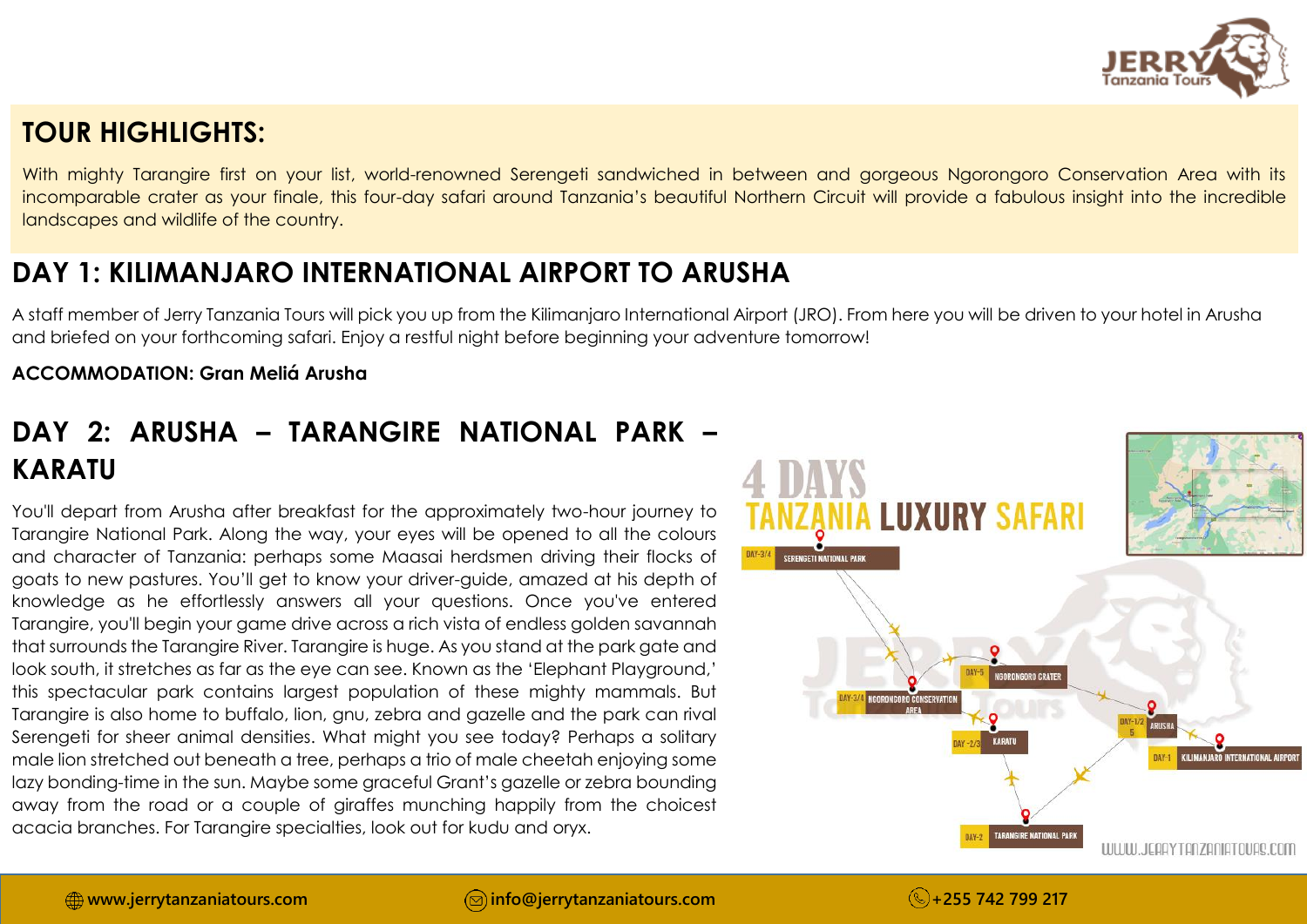

Here as in other parks, it pays not to ignore the small animals. It is so easy to be mesmerized by the power and majesty of an elephant or the elegance of the giraffe. Ask your guide to find you an agama lizard, especially a male one who changes colour in front of you according to the temperature! Or a hyrax, known as pimbi, an insignificant-looking creature of around 30 cm in length…who astonishingly is related to elephant!

Not many trees will pass you by without something of avian interest catching your eye. A memorable flash of colour might be a lilac-breasted roller or superb starling. Ostrich are plentiful and it is hard not to chuckle at the sighting of the well-named, studious-looking secretary bird as it awkwardly pads across the grasslands.

The park is also famous for its noble baobab trees, rolling savannah and acacia woodland. It can be dusty – wear a scarf over your mouth - but this is a minor inconvenience for sighting wildlife in such abundance. After an extensive game drive and a picnic lunch, you will leave the park to make your way to the cooler regions of the Ngorongoro highlands.

#### **ACCOMMODATION: Ngorongoro Oldeani Mountain Lodge**

**MEAL PLAN:** Breakfast will be provided by the Gran Meliá Arusha. Lunch will be a nutritious and balanced meal, also provided by the hotel for you to take out on safari. Your evening meal will be a full, cooked dinner created by the chef and his team at the Ngorongoro Oldeani Mountain Lodge.

### **DAY 3: KARATU TO SERENGETI NATIONAL PARK, BY WAY OF NGORONGORO CONSERVATION AREA**

After breakfast, you will set off for your next destination, the stunning Serengeti National Park, a distance of 166 km and a journey time of around 3  $\frac{1}{2}$  hours. By late morning, you will reach Serengeti, a UNESCO World Heritage Site and the country's oldest and most celebrated national park and take a game drive. There are surely not many better places on earth to see such quantities and variety of wildlife. You will absorb the breath-taking scenery, fantastic changing light and – of course – spot the many animals choosing to make their home here. Your dedicated driver-guide will be delighted to share with you his knowledge of this incredible place and its flora and fauna. With thousands of predators – and their prey numbering in the hundreds of thousands – it is no surprise that there is always something fascinating happening amongst the wildlife populations. Your driver-guide may find you lion, leopard, elephant, zebra, cheetah and antelope on today's safari… just some of the many species here. Snap off some memorable photos, but don't forget to simply take a deep breath and enjoy nature in its real-time, raw beauty. After the game drive, you will be taken to your accommodation for some welcome rest, your evening meal and to spend the night.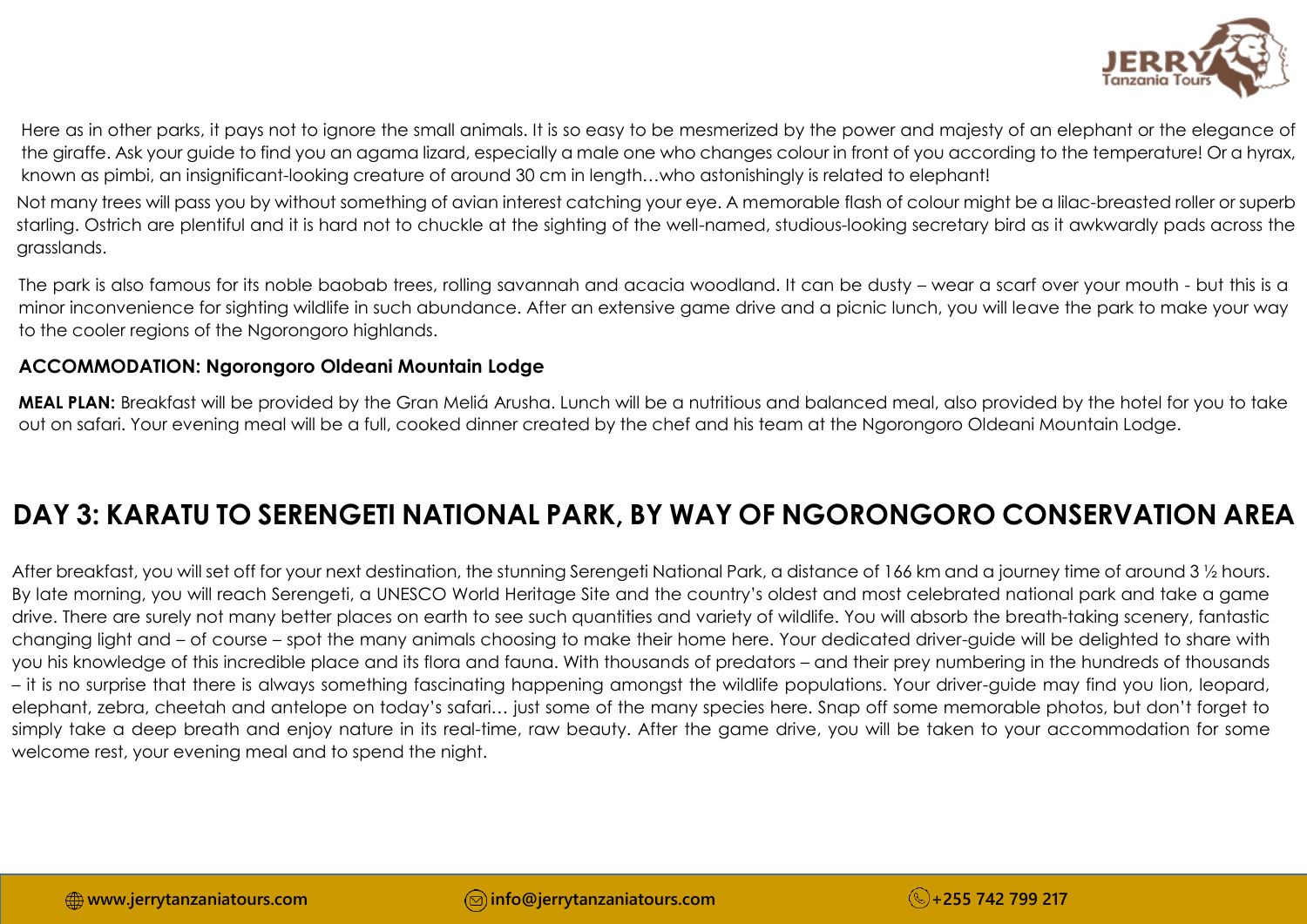

#### **ACCOMMODATION: Meliá Serengeti Lodge**

**MEAL PLAN:** Breakfast is enjoyed at the Ngorongoro Oldeani Mountain Lodge. Lunch will be a nutritious and balanced meal, also provided by the lodge for you to take out on safari. Your dinner will be a delicious meal at the Meliá Serengeti Lodge.

## **DAY 4: FROM SERENGETI NATIONAL PARK TO NGORONGORO CONSERVATION AREA**

Following breakfast, you will have a morning game drive in amazing Serengeti, marveling at its animal inhabitants. With its informative visitor centre, the Seronera area of Central Serengeti is the national park's most popular area. And it is very popular with the wildlife, too. The Seronera river enjoys year-round waterflow, so there is always something of interest to observe. Several game drives can be undertaken here and might reveal lions in sizeable prides, hippo or herds of elephants - whose populations in the park have risen in recent times. Depending on other attractions, you may choose to call in at the Serengeti Visitor Centre, where there is an excellent explanation of the park's eco-system and a chance to understand the history of conservation in this area. In particular, you will find out about the work of Bernhard Grzimek and the Frankfurt Zoological Society who had the foresighted vision of preserving the Serengeti's eco-system. Even at the center, you may well find wildlife: populations of hyrax and mongoose, as well as many small bird species. After lunch, you will head south-east towards Ngorongoro Conservation Area. If it has not already struck you with its vastness, Serengeti's 'endless plains' will make a deep impression on you as you will take the long, straight road which passes Simba Kopjes (famous from 'The Lion King') to reach Naabi Hill Gate, close to the divide between Serengeti and Ngorongoro. Here you can gather information at the gate's visitor center, clamber up the hill for superb views back over the plains, or look out for a colorful agama lizard among the rocks.

#### **ACCOMMODATION: Ngorongoro Lion's Paw Camp**

**MEAL PLAN:** Breakfast is enjoyed at the Meliá Serengeti Lodge. Lunch will be a nutritious and balanced meal, also provided by the lodge for you to take out on safari. Your dinner will be a delicious meal at the Ngorongoro Lion's Paw Camp.

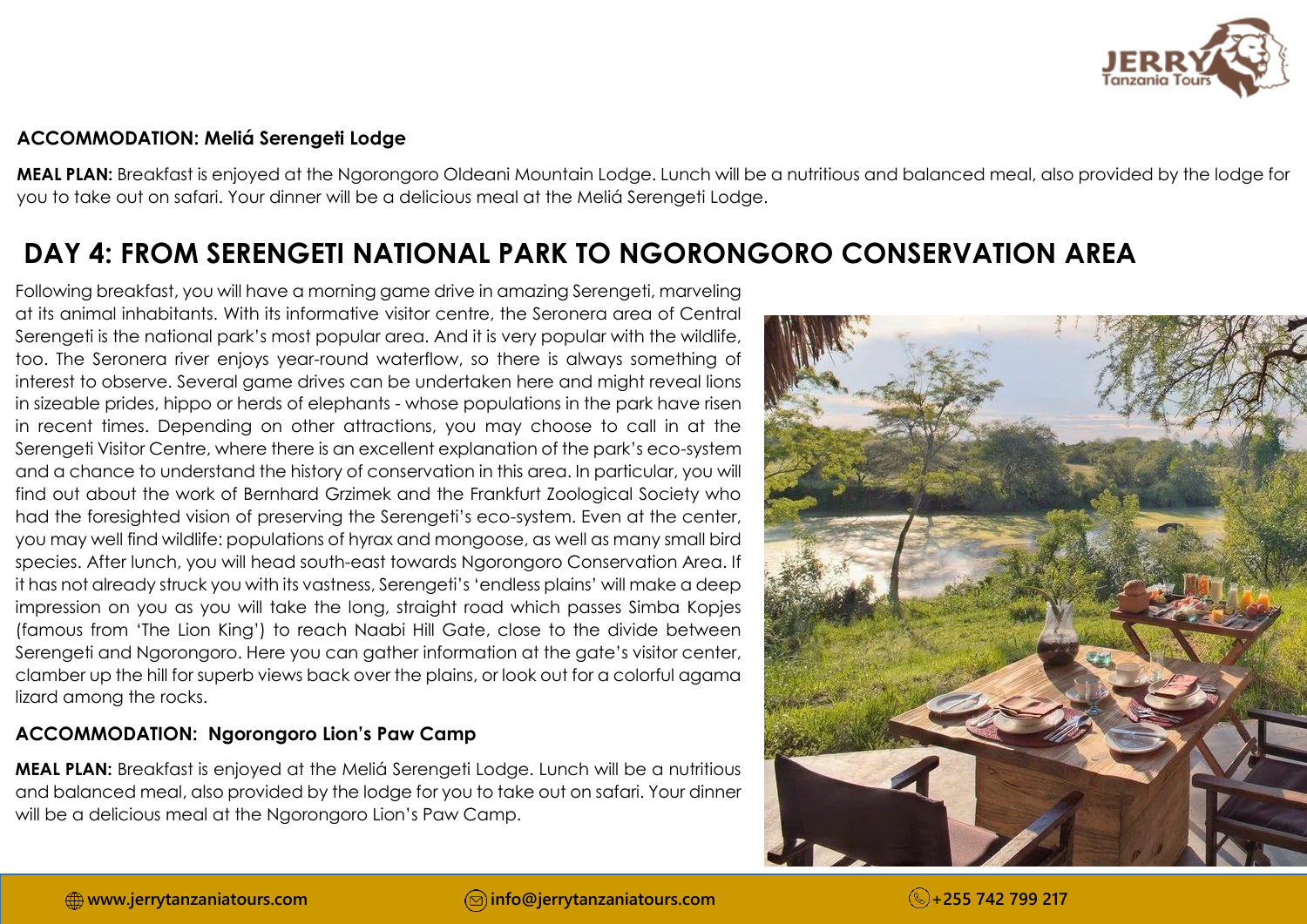

## **DAY 5 NGORONGORO CRATER – ARUSHA**

From your accommodation, you will set off after breakfast, a 6am departure to reach the rim and then descend into the vast crater itself. At one side there's the Lerai Forest, classic mountain forest landscape with almost tropical characteristics. This is good elephant country, so keep your eyes peeled. By the side of the nearby swampland is what is sometimes called the 'elephant graveyard' as the mighty male tuskers at the end of their lives come to chew on the soft, swampland grasses once their teeth have failed them.

The crater has a population of around 120 lions, with well-defined territories; 15,000 gnu, 9,000 zebra, 400 hyenas, and around 50 black rhino. Many gnu and other herd animals are resident, benefiting from the many sources of year-round waters and are boosted by some migrators in season. Buffalo, Serval, Jackal, Thomson's gazelle and eland are also present in numbers. Hippos can be found in pools and swampland and highland birdlife is colourful and plentiful around the waters. Flamingos can often be seen in Lake Magadi, which occupies part of the crater floor. After your morning game drive in this stunning crater and then lunch, you will have a 3 ½ hour journey, covering the 192 km back to Arusha.

**MEAL PLAN:** Breakfast is served at Ngorongoro Lion's Paw Camp. Lunch will be a nutritious and balanced meal, also provided by the camp for you to take out on safari and enjoyed after your morning game-drive, before you return to Arusha. As today is the end of safari, please note that dinner tonight is not included in the tour.

**DEPARTURE INSTRUCTIONS:** Please note this 4 Days Tanzania Luxury Safari ends at Arusha at 17:00hrs, your departure can only take place tomorrow if you have booked a domestic flight which departs from Kilimanjaro International Airport at 07:10hrs and onwards or an international flight which departs at 06:40hrs and onwards. Thus, you will need to book an extra night's accommodation (not included in the tour price) and take a flight the following day.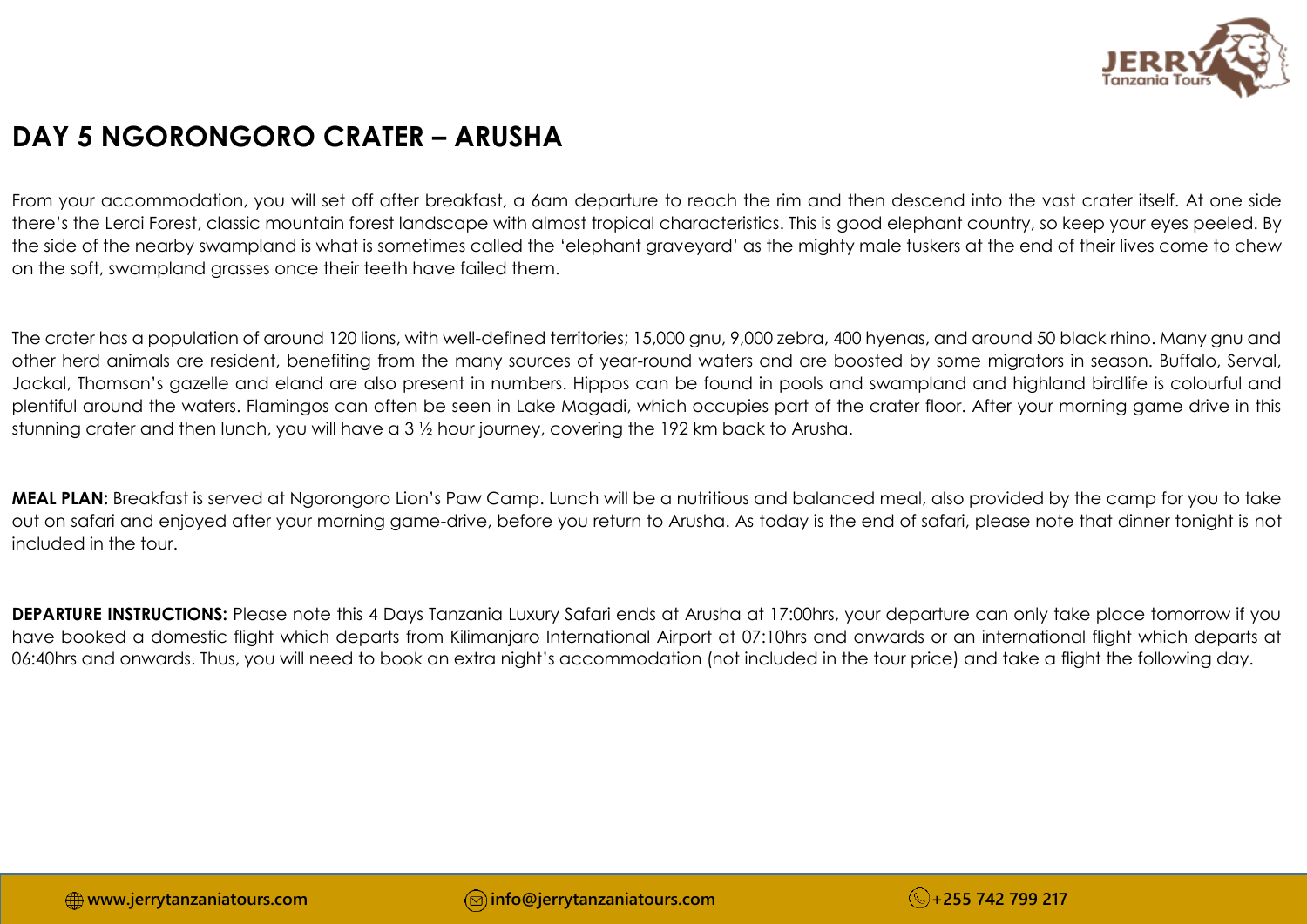

#### **PRICE:**

| LA DAYS HIXURY SAFARIT | 1 PAX   | 2 PAX   | <b>3 PAX</b> | 4 PAX   | 5 PAX   |
|------------------------|---------|---------|--------------|---------|---------|
|                        | \$5,268 | \$3,746 | \$3,462      | \$3,192 | \$3,133 |

#### **PRICE - EXCLUDE AIRPORT PICK-UP**

| <b>4 DAYS LUXURY SAFARIL</b> | 1 PAX   | 2 PAX   | 3 PAX   | <b>4 PAX</b> | 5 PAX   |
|------------------------------|---------|---------|---------|--------------|---------|
|                              | \$5,204 | \$3,714 | \$3,441 | \$3,161      | \$3,108 |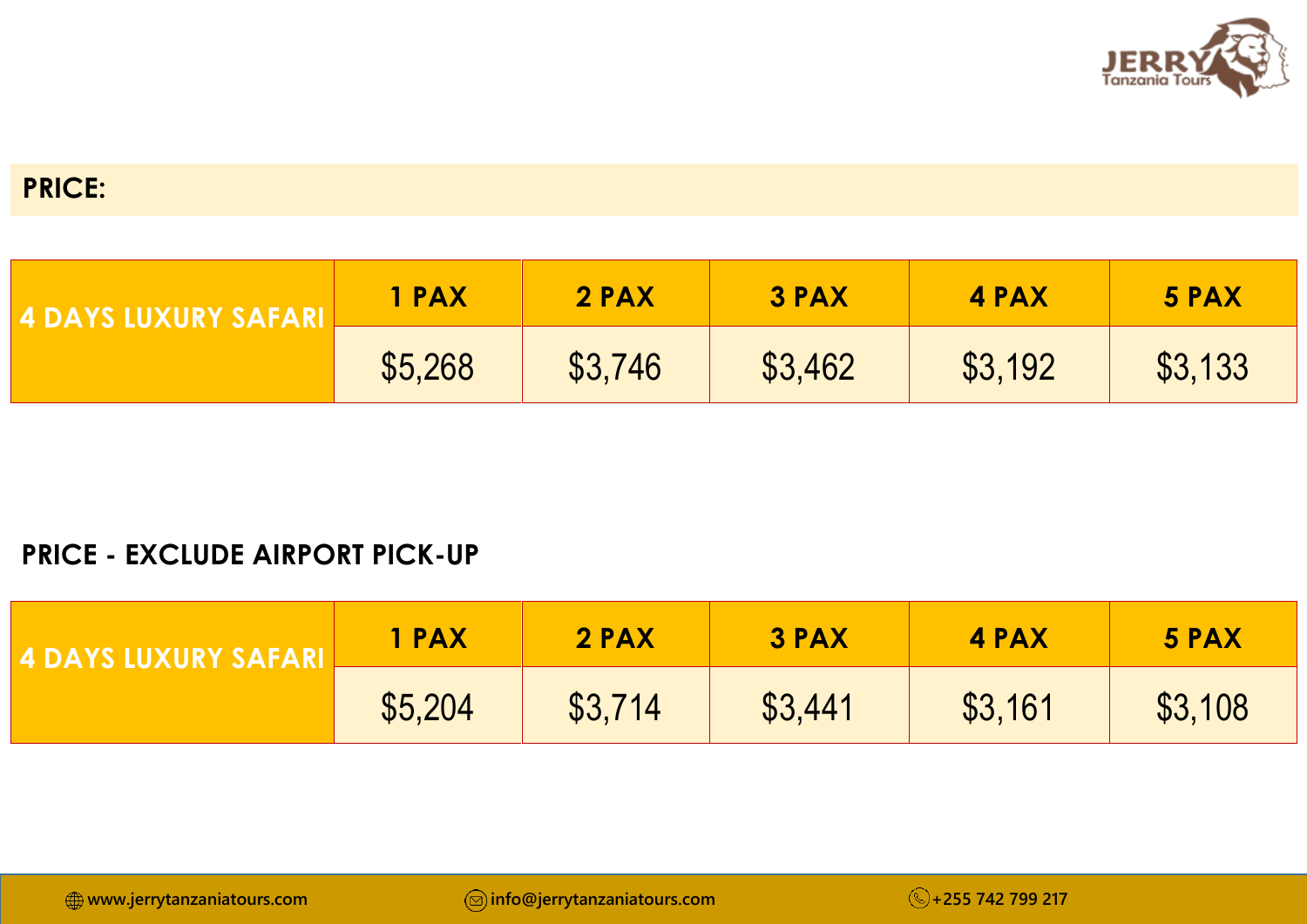

#### **PRICE - EXCLUDE AIRPORT DROP-OFF**

| <u>IZ DAYS LUXURY SAFARI </u> | 1 PAX   | 2 PAX   | <b>3 PAX</b> | 4 PAX   | 5 PAX   |
|-------------------------------|---------|---------|--------------|---------|---------|
|                               | \$5,204 | \$3,714 | \$3,441      | \$3,161 | \$3,108 |

#### **PRICE - INCLUDE NIGHT AFTER SAFARI**

| <b>4 DAYS LUXURY SAFARI</b> | <b>1 PAX</b> | 2 PAX   | <b>3 PAX</b> | 4 PAX   | 5 PAX   |
|-----------------------------|--------------|---------|--------------|---------|---------|
|                             | \$5,443      | \$3,867 | \$3,601      | \$3,313 | \$3,265 |

#### **PRICE - EXCLUDE NIGHT BEFORE SAFARI**

| <u>I 4 DAYS LUXURY SAFARI</u> | 1 PAX   | 2 PAX   | 3 PAX   | 4 PAX   | 5 PAX   |
|-------------------------------|---------|---------|---------|---------|---------|
|                               | \$5,093 | \$3,625 | \$3,323 | \$3,071 | \$3,001 |